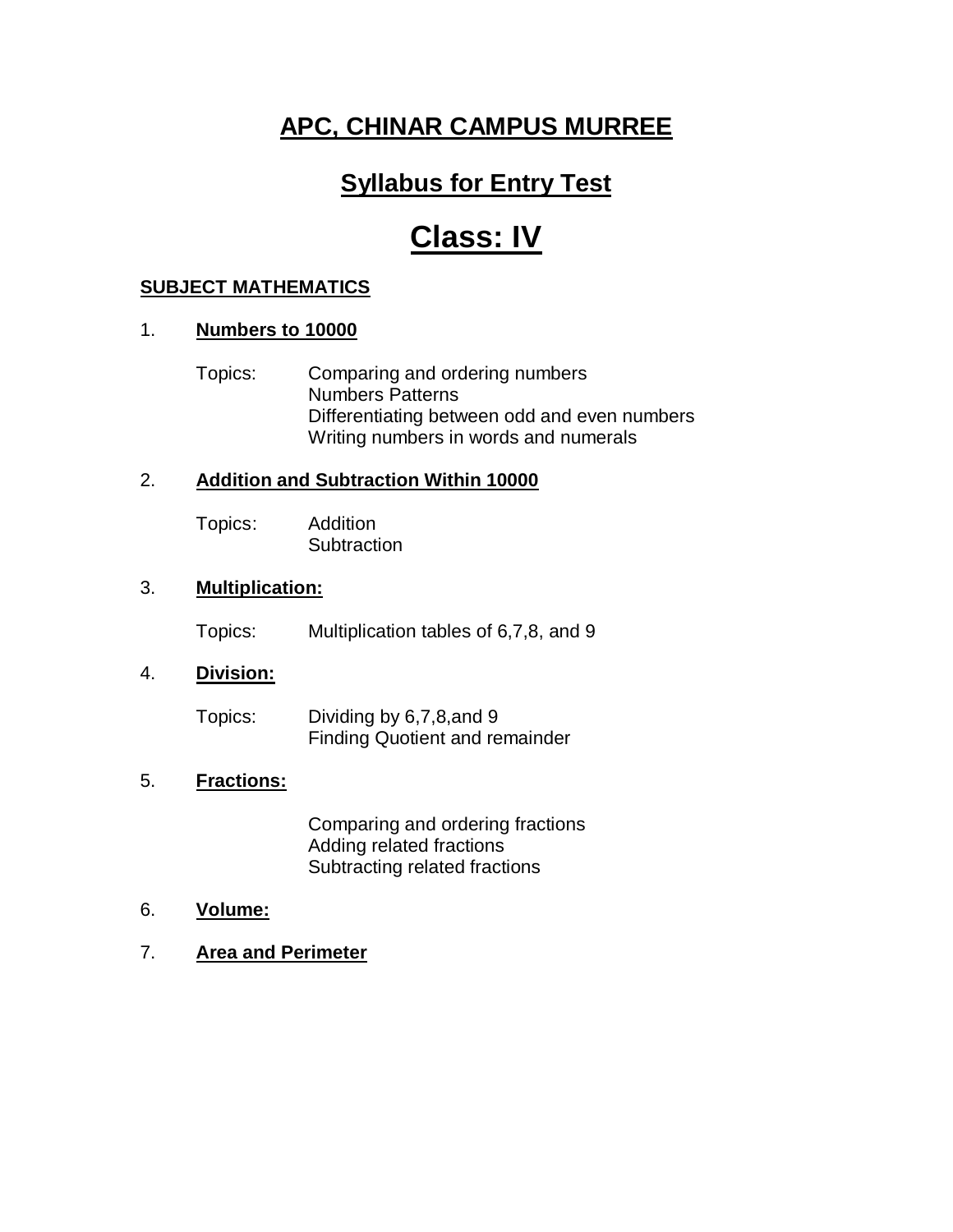### **Syllabus for Entry Test**

# **Class: V**

#### **SUBJECT MATHEMATICS**

#### 1. **Numbers to 100000**

Topics: Writing numbers in numerals Writing numbers in words+ Comparing and ordering numbers

#### 2. **Multiplication and Division:**

Topics: Multiplying by a 2 digit number Dividing by a 2 digit number

### 3. **Fractions:**

| Topics: | Addition of proper fractions       |
|---------|------------------------------------|
|         | Subtraction of proper fractions    |
|         | Multiplication of proper fractions |

#### 4. **Time:**

Topics: Converting hours to minutes Concerting minutes to seconds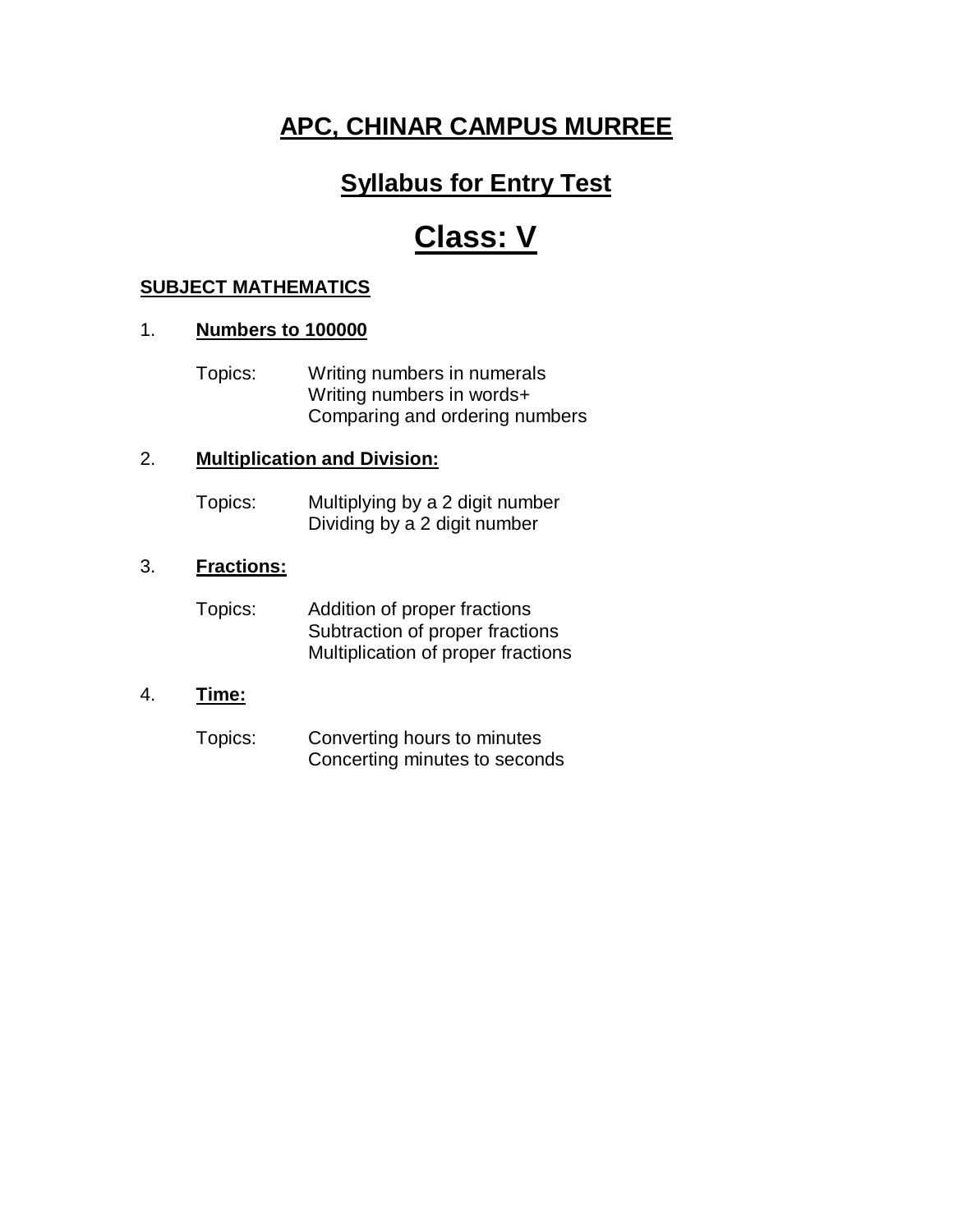## **Syllabus for Entry Test**

# **Class: VI**

### **SUBJECT MATHEMATICS**

- 1. Number system (Whole number, Prime number)
- 2. LCM and HCF
- 3. Addition and subtraction of Fraction
- 4. Four operation on decimal
- 5. Percentage
- 6. Triangle and Area of Triangle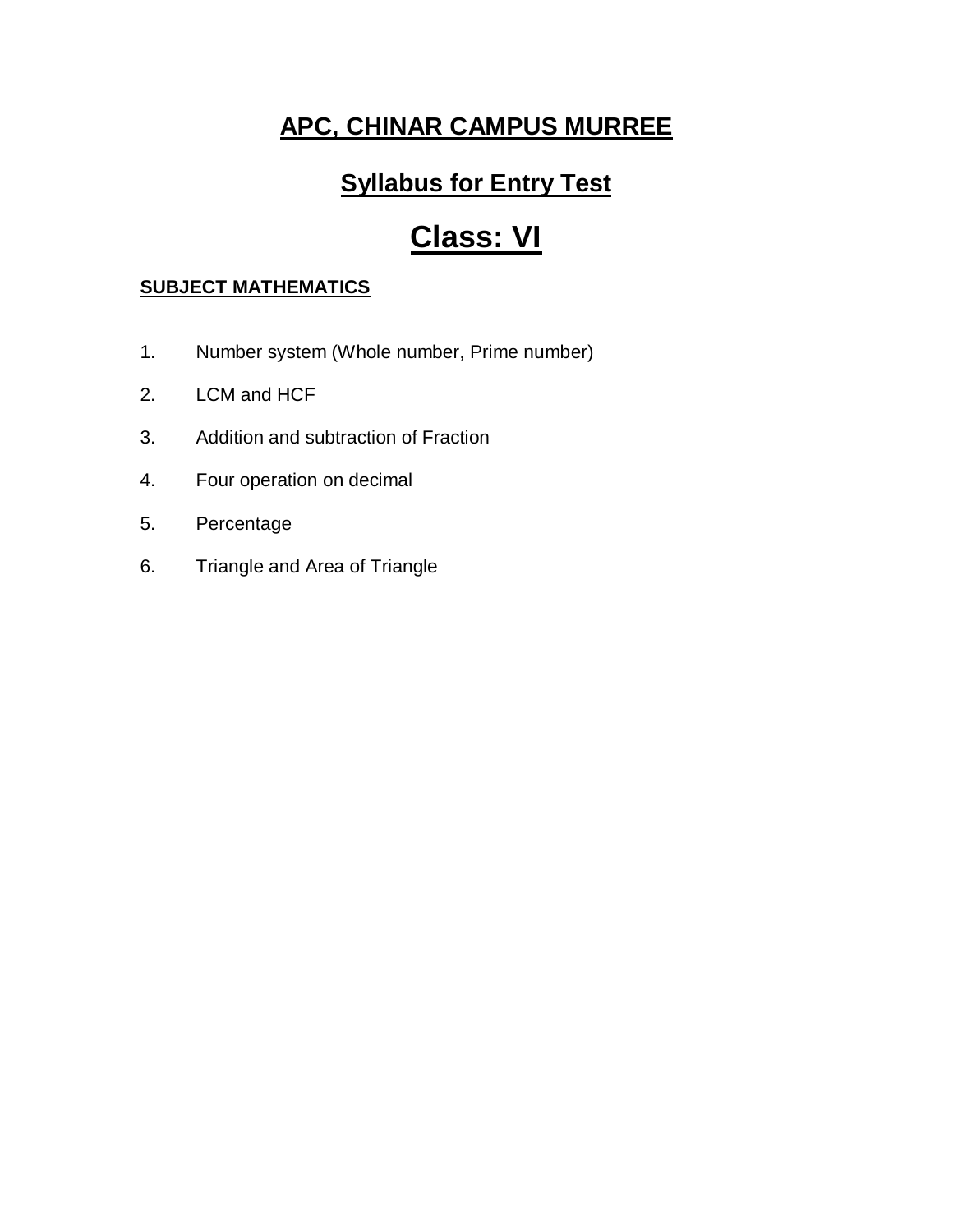## **Syllabus for Entry Test**

# **Class: VII**

### **SUBJECT MATHEMATICS**

- 1. Highest common factor (HCF)
- 2. Least common multiple (LCM)
- 3. Arithmetical operations on rational numbers
- 4. Addition and subtraction of algebraic expressions
- 5. Addition and subtraction of Algebraic fractions
- 6. Solution of linear equation
- 7. Perimeter and Area of Simple Geometrical figures
- 8. Percentage
- 9. Ratio, Rate and speed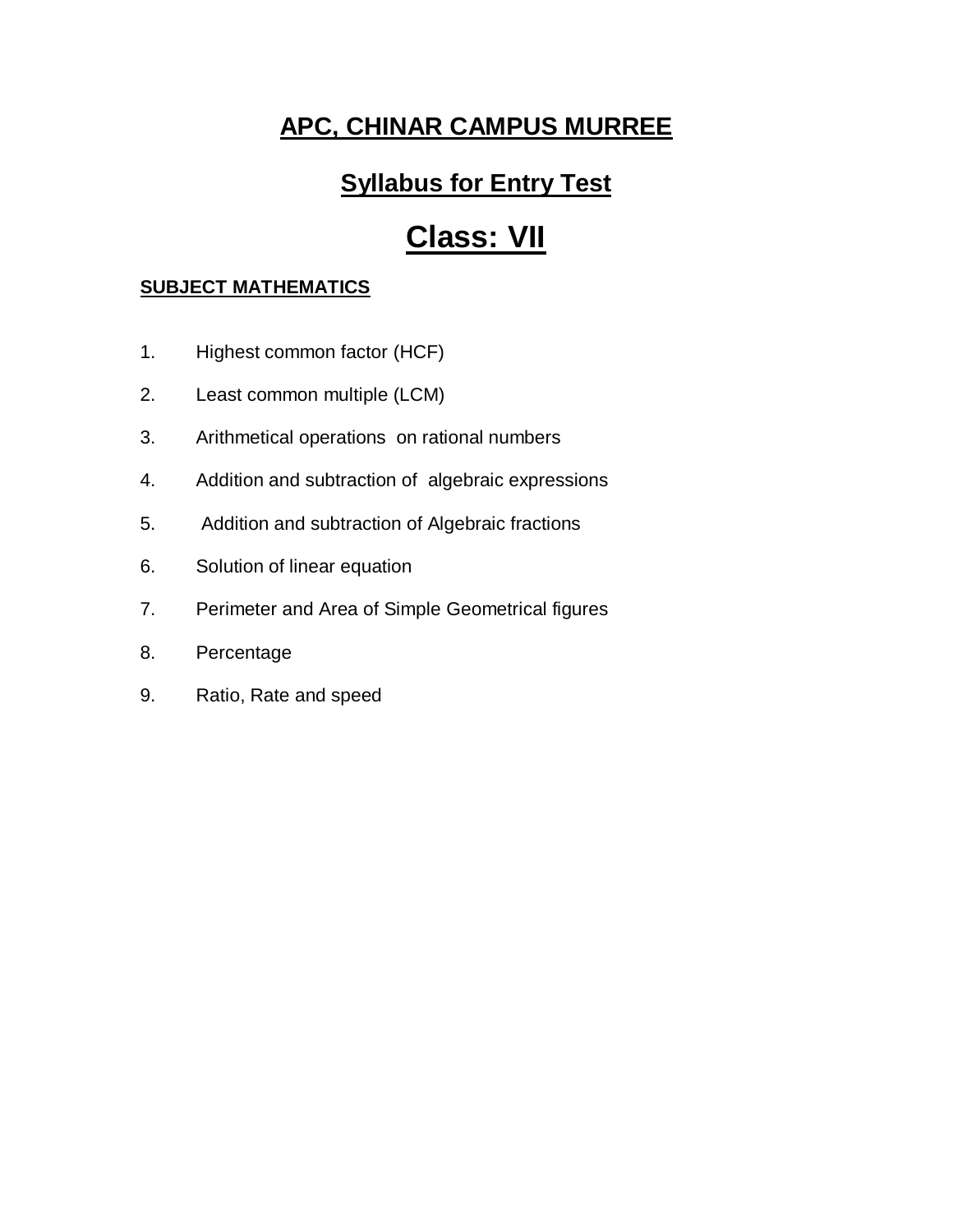### **Syllabus for Entry Test**

# **Class: VIII**

### **SUBJECT MATHEMATICS**

- 1. Direct and inverse proportions
- 2. Factorization of Algebraic expressions
- 3. Addition, subtraction, Multiplication and division of Algebraic fractions
- 4. Solution of simultaneous linear equations
- 5. Pythagoras Theorem (Application)
- 6. Union of sets, inter section of sets complement of a set.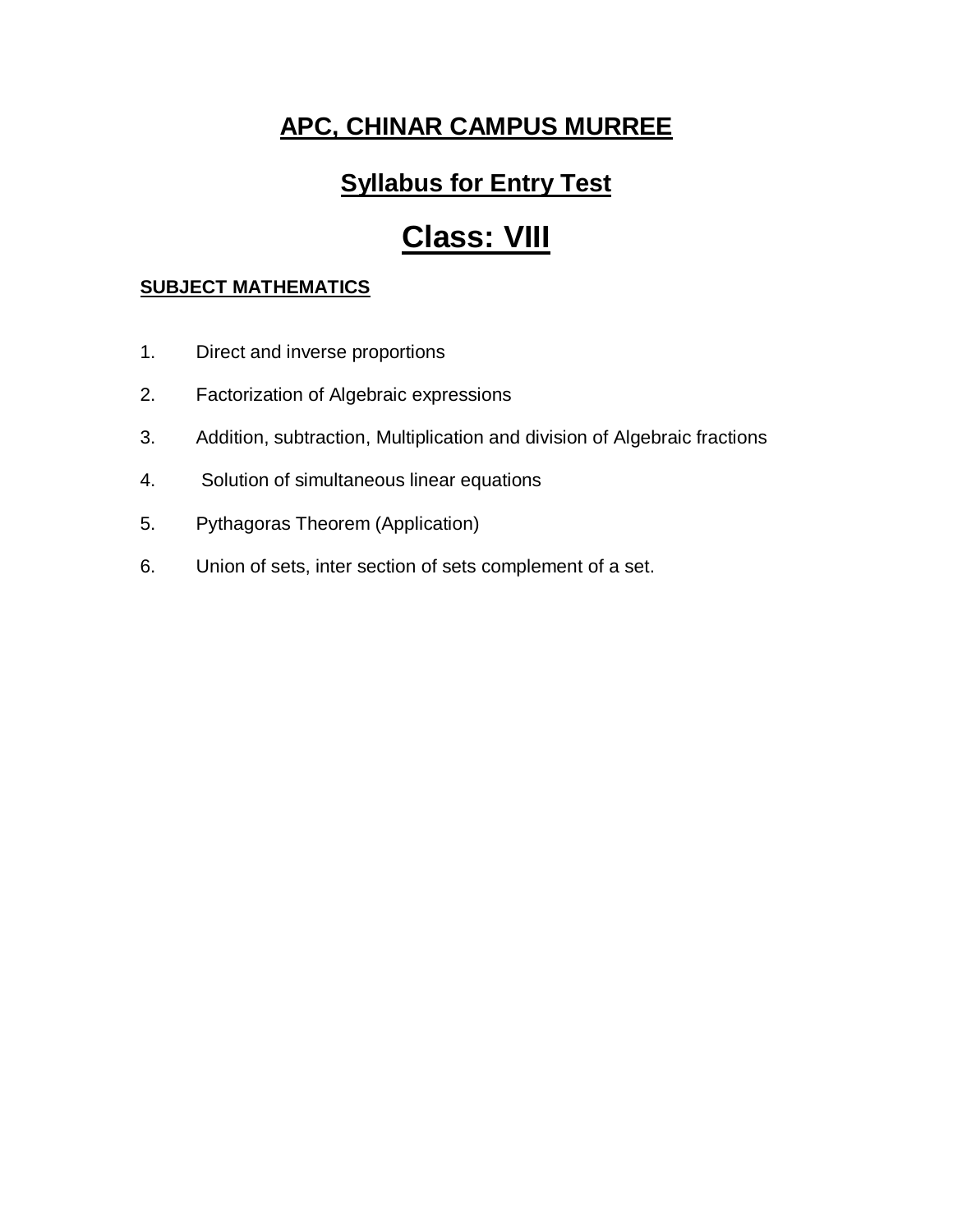## **Syllabus for Entry Test**

# **Class: IV**

- 1. Proper Words
- 2. Past Tense
- 3. Parts of Speech
- 4. Punctuation Marks
- 5. Rhyming Words
- 6. Make sentences
- 7. Essay Writing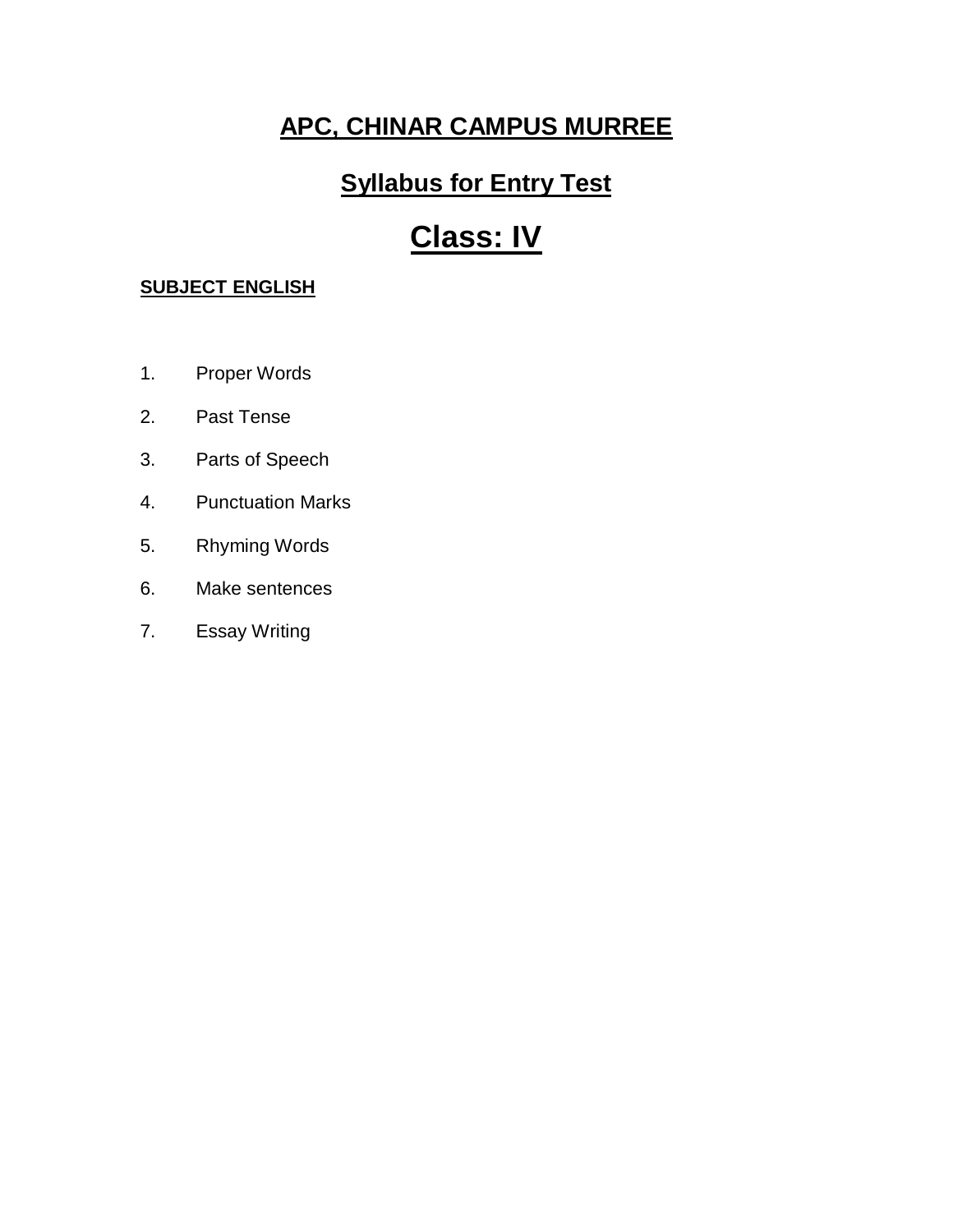## **Syllabus for Entry Test**

# **Class: V**

- 1. Making Sentences
- 2. Tenses
- 3. Punctuation
- 4. Correct form of verb
- 5. Paragraph Writing
- 6 Letter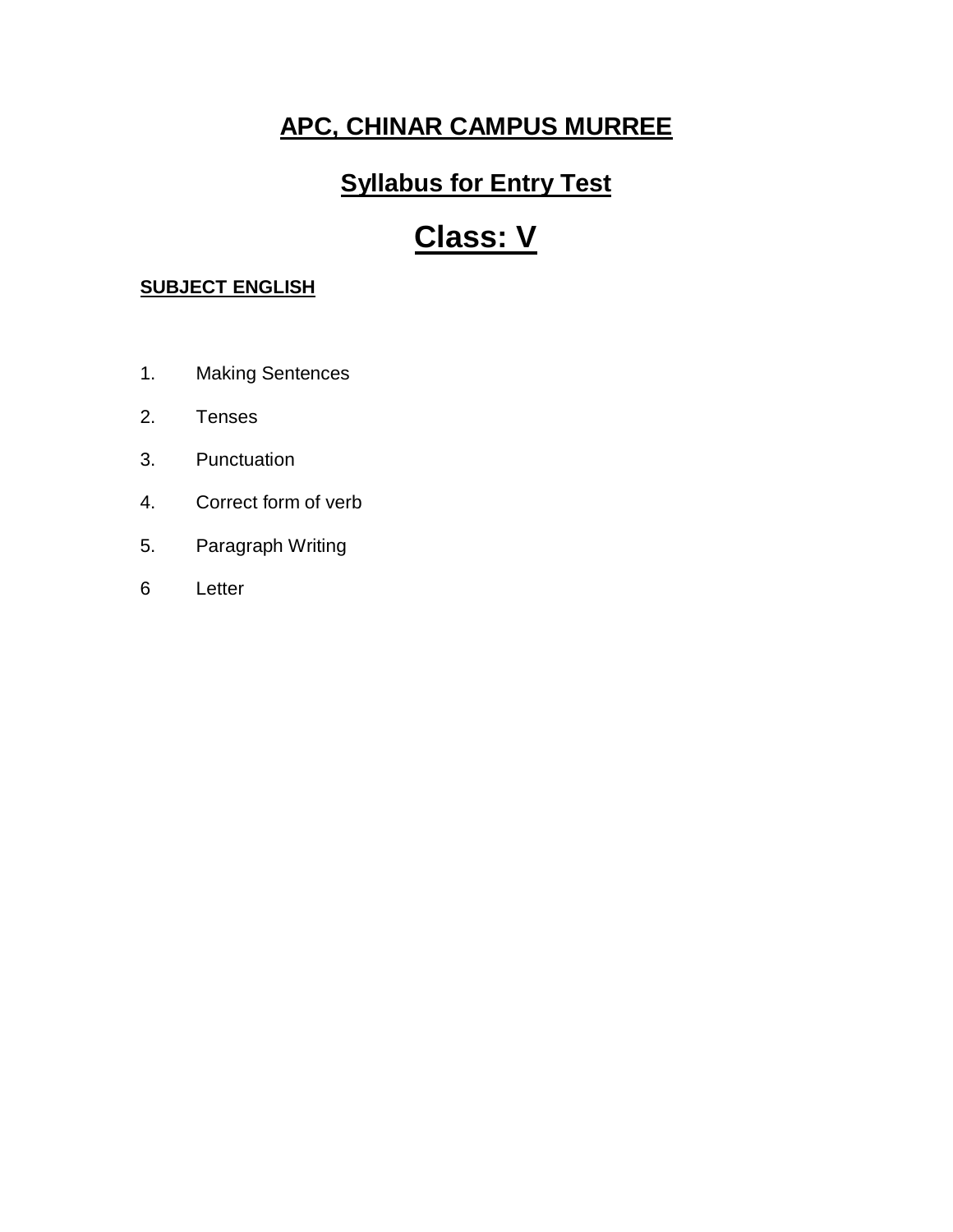## **Syllabus for Entry Test**

# **Class: VI**

- 1. Translation Present, Past, Future
- 2. Parts of speech
- 3. Making sentences
- 4. Use of suitable verbs
- 5. Letter Writing
- 6. Synonyms/Antonyms
- 7. Composition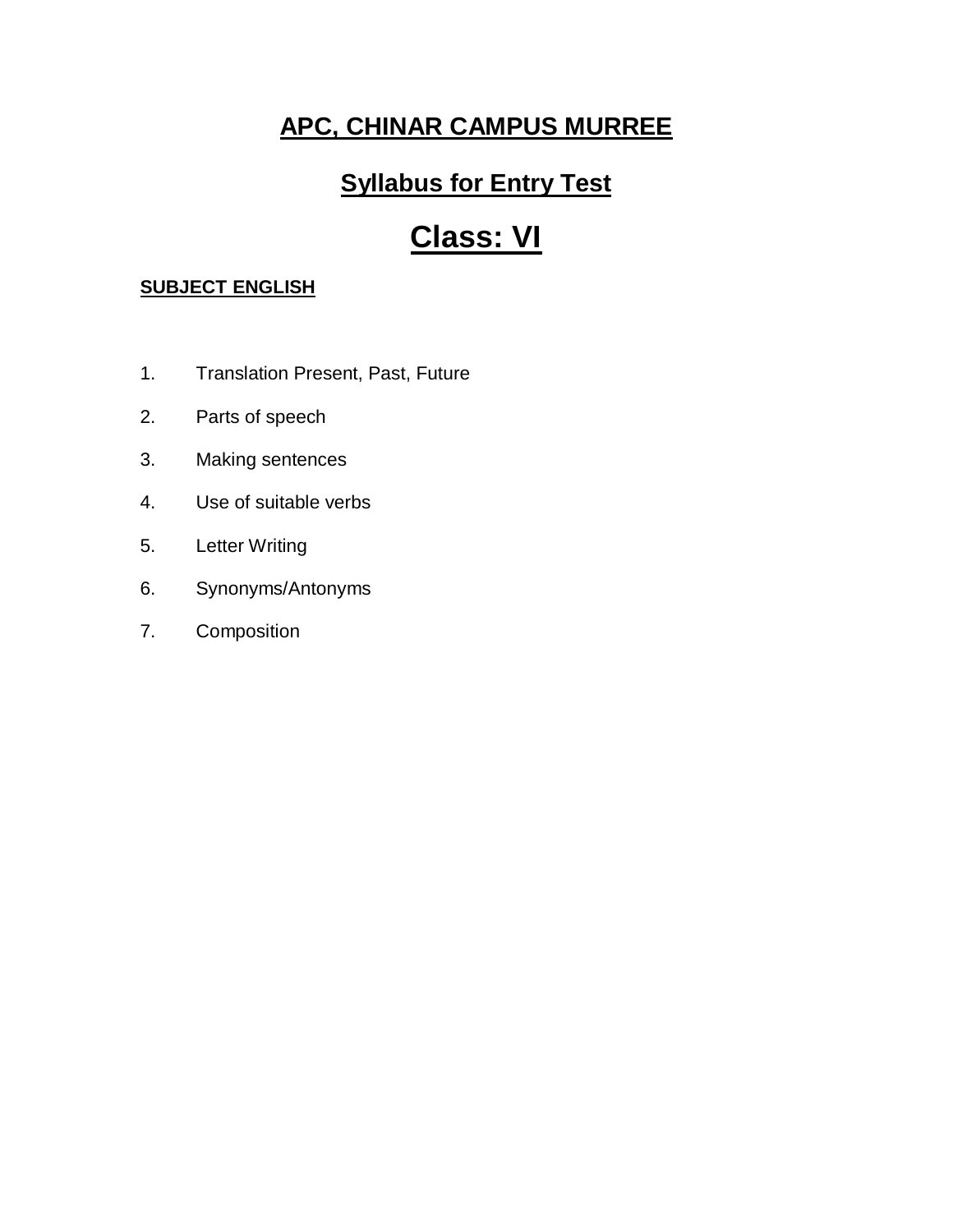## **Syllabus for Entry Test**

# **Class: VII**

- 1. Making sentences
- 2. Active/Passive
- 3. Prepositions
- 4. Synonyms/Antonyms
- 5. Parts of speech
- 6. Translation
- 7. Letter
- 8. Essay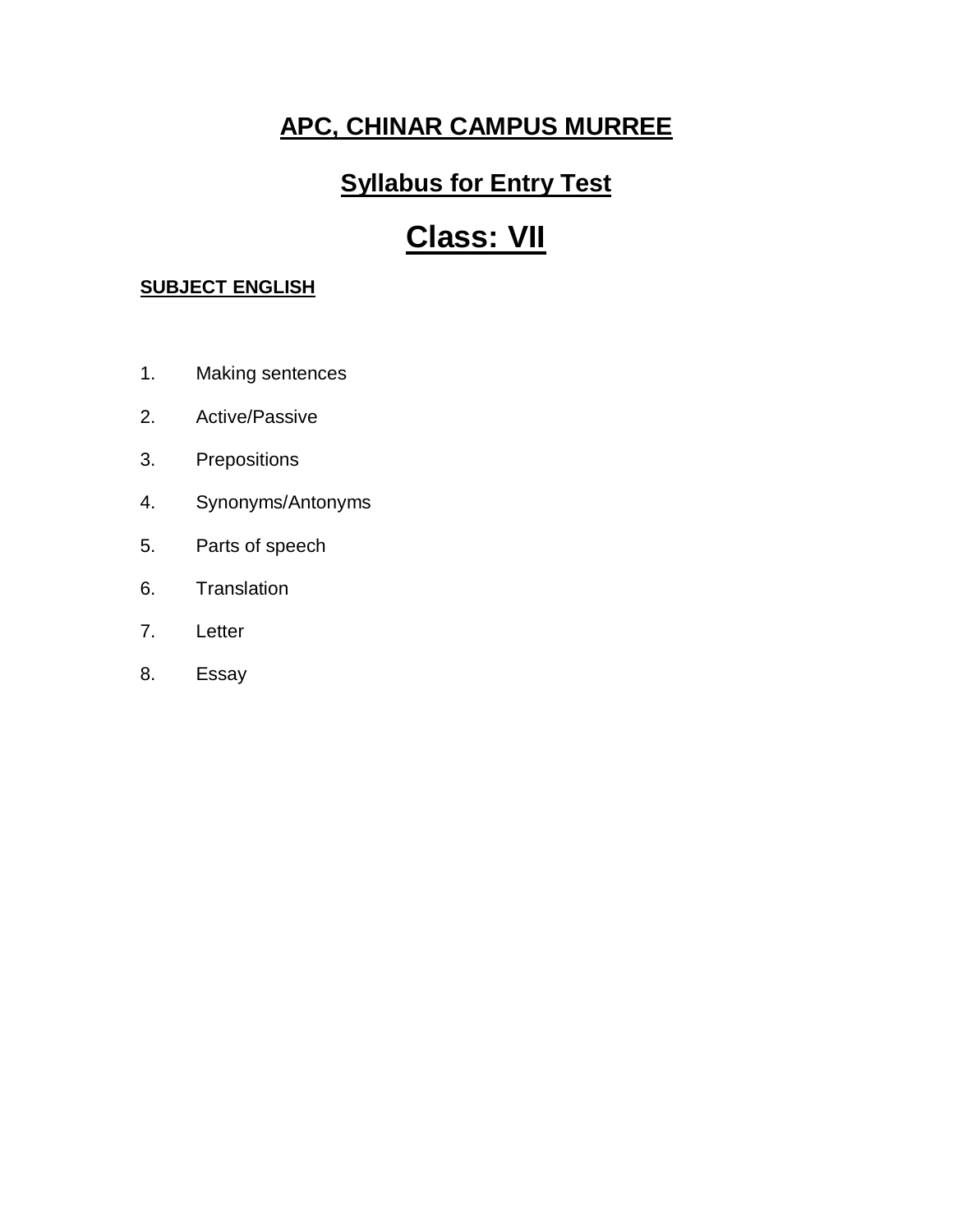### **Syllabus for Entry Test**

# **Class: VIII**

- 1. Phrases and clauses
- 2. Types of adverbs
- 3. Active/Passive
- 4. Tenses
- 5. Firite and non-firite verbs
- 6. Direct/Indirect
- 7. Use of correct form of verb
- 8. Paragraph writing
- 9. Formal and Informal letter writing
- 10. Dialogue writing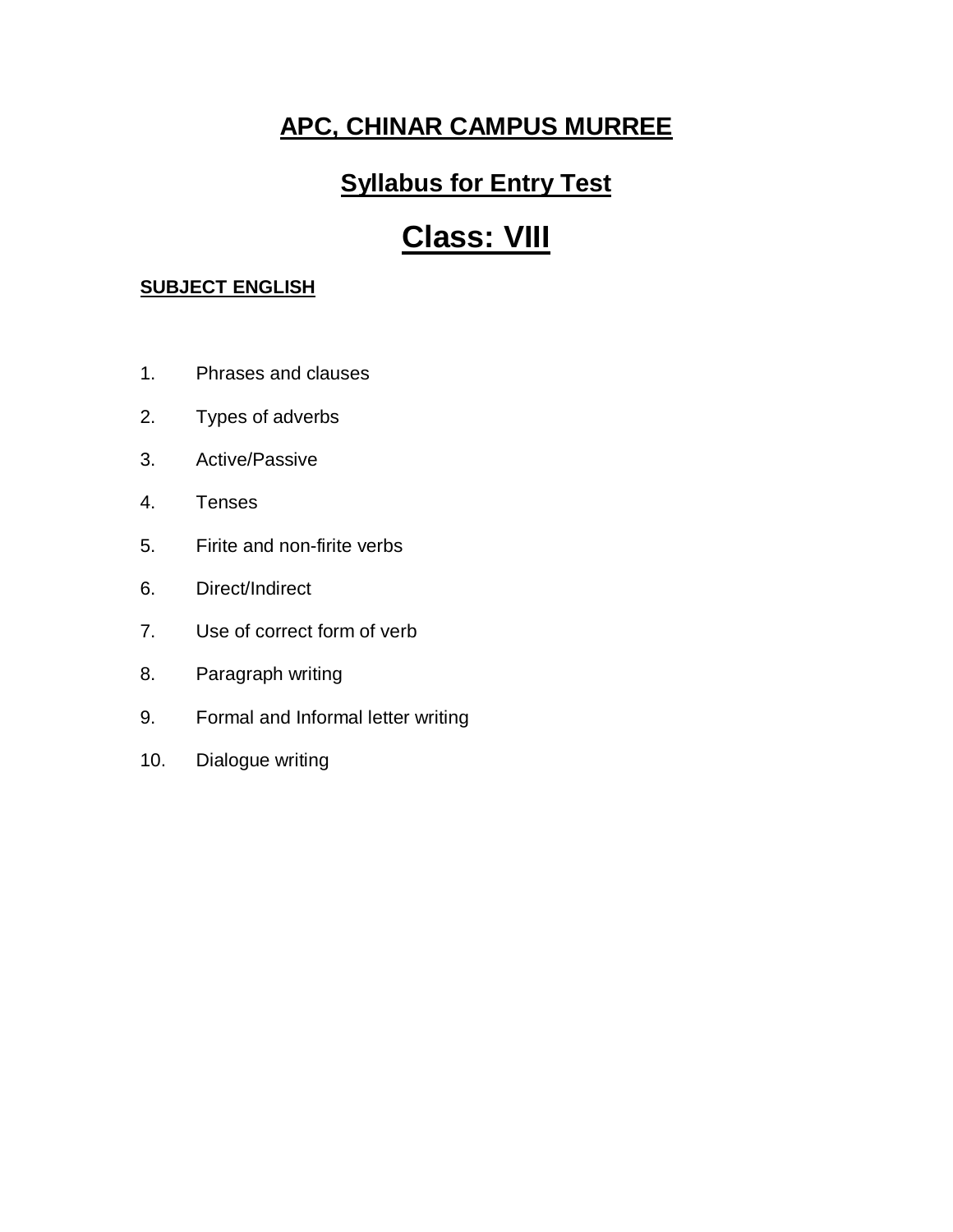<u>7ری پلک کالج چنارکیمپس مری</u> <u>سیلیپس برائےانٹری ٹیبٹ</u>

مضمون أردو

جماعت: چہارم

1۔ مضمون نولیی 2۔ اسم اوراسکی اقسام 3 \_ غلط جملوں کو درست کرنا 4۔ اسمِنٹمیر ، اسمِ صفت 5۔ "ہے" اور "ہیں" کا استعال 6- الفاظ تتضاد 7- الفاظ ترادف 8۔ واحد جمع 9- پذکرمونٹ 10۔" کا ، کی ، کے" کااستعال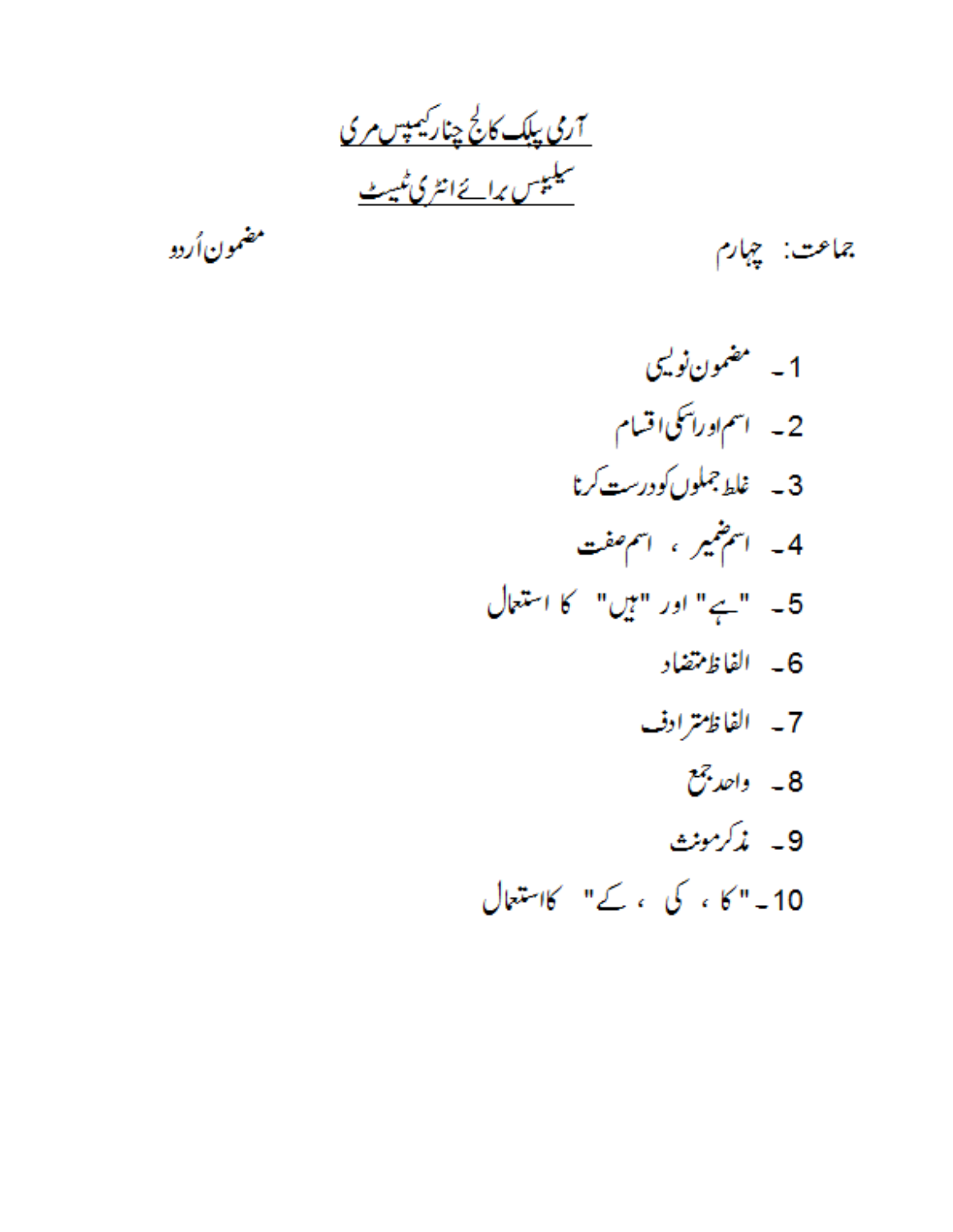<u>7ری پلک کالج چنارکیمپس مری</u> <u>سیلیپس برائےانٹری ٹیبٹ</u>

مضمون أردو

جماعت: پنجم

- 1- اسم معرفه کی اقسام 2- الفاظ ترادف 3- الفاظ تتضاد 4۔ جملوں کی درینگی 5- يبايقج لاحق 6۔ مضمون نولیی 7۔ درخواست نویسی 8۔ خطوط نگاری
	- 9۔ محاورات
	- 10 ضرب الامثال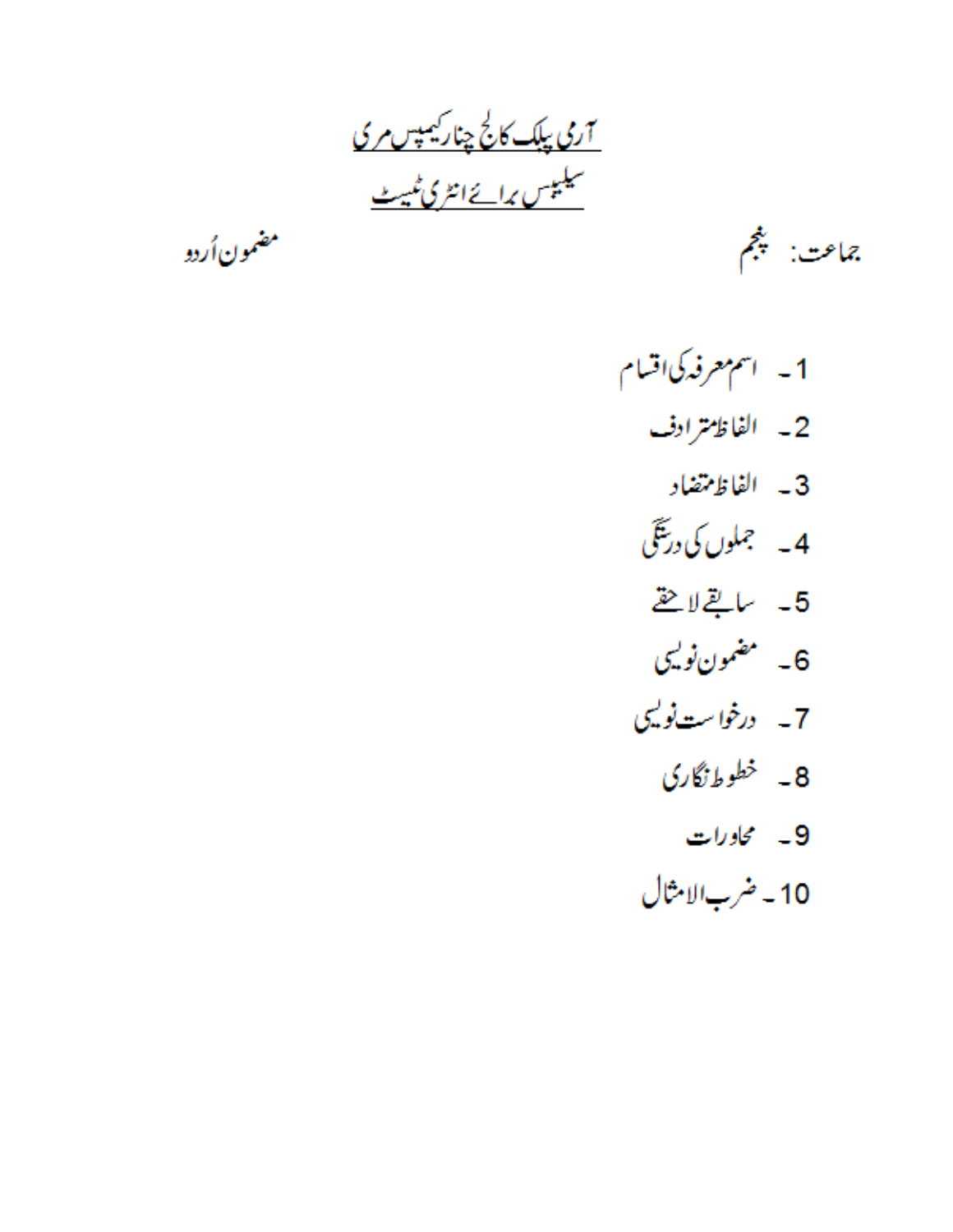<u>7ری پلک کالج چنارکیمپس مری</u><br>سیلیپس برائےانٹری *ٹیبٹ* 

مضمون اُردو<br>مضمون اُردو

جماعت: لتحشم